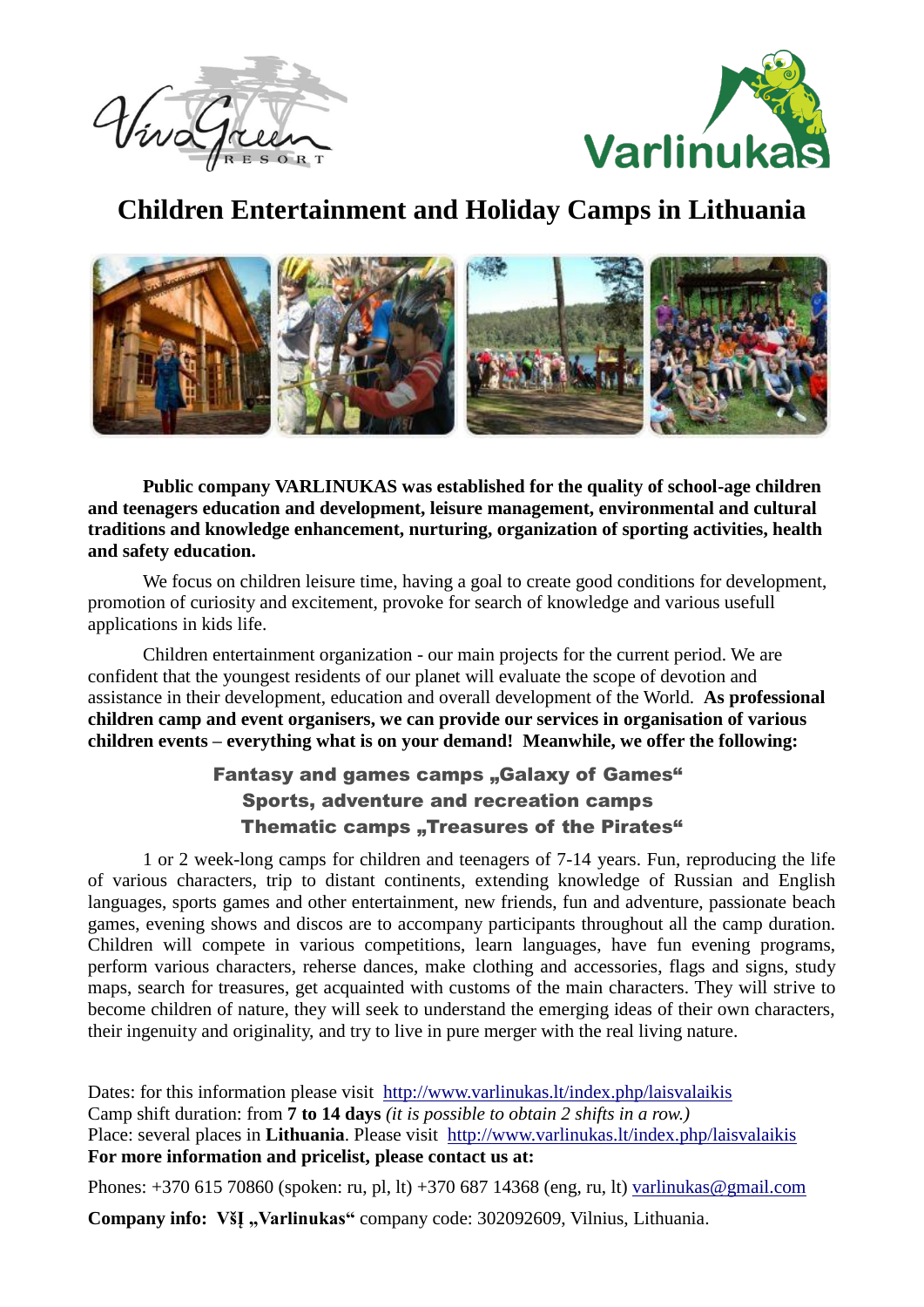**Each day in our Camp will begin with morning exercise, sports games will take place in the forest and sports fields, swimming at the lake, games, adventures, task distribution and execution, counting and discussing the results and lively disco nights, evenings at the fireplace and other entertainment.**

**There is an option to organise tourist sightseeing tours - Vilnius, the capital city of Lithuania; old capital of Lithuania Kernave, Trakai castle and other places of interest.**

**Viva Green Resort recreation complex**



## **Payment information:**

You can pay for the Camp Voucher using the online banking service or at the nearest bank branch.

When making a payment, please include the following information:

| Recipient:          | VšI "Varlinukas"                               |
|---------------------|------------------------------------------------|
| Company code:       | 302092609                                      |
| Recipient's bank:   | DNB Bank (code 40100) SWIFT AGBL LT 2X         |
| Account number.     | LT37 4010 0424 0224 0412                       |
| Amount paid:        | According to the valid Voucher price           |
| Purpose of payment: | Please, specify: camper's name, date of shift. |

# **What should I bring to the Camp?**

### **Must have:**

- 1. the Camp participant must have a medical certificate issued by the family doctor (Form 079/a in Lithuania, other countries have their own official forms). It must be issued before the start of a shift the Participant is attending. We do not have the right to accept a participant to the camp if he or she does not have a valid medical certificate.
- 2. hygiene items, small and a large towel;
- 3. comfortable shoes: sports and casual shoes (sandals, etc..)
- 4. bathing (swimming) suit;
- 5. sun hat, cap or scarf, sun cream;
- 6. warm clothing (a sweater and jacket), and other clothing for all the camp period;
- 7. clothes that can undergo the undone damage (jeans or sport pants, blouse or shirt, cap, scarf) - the camp will require a set of child-sized clothing for alteration which later cannot be restated. Subsequently, these garments will be no longer appropriate to use (they will be cut, colored, destroyed, lost etc..)
- 8. medications that a child is required to use (this **must be** declared to the camp manager upon arrival!).